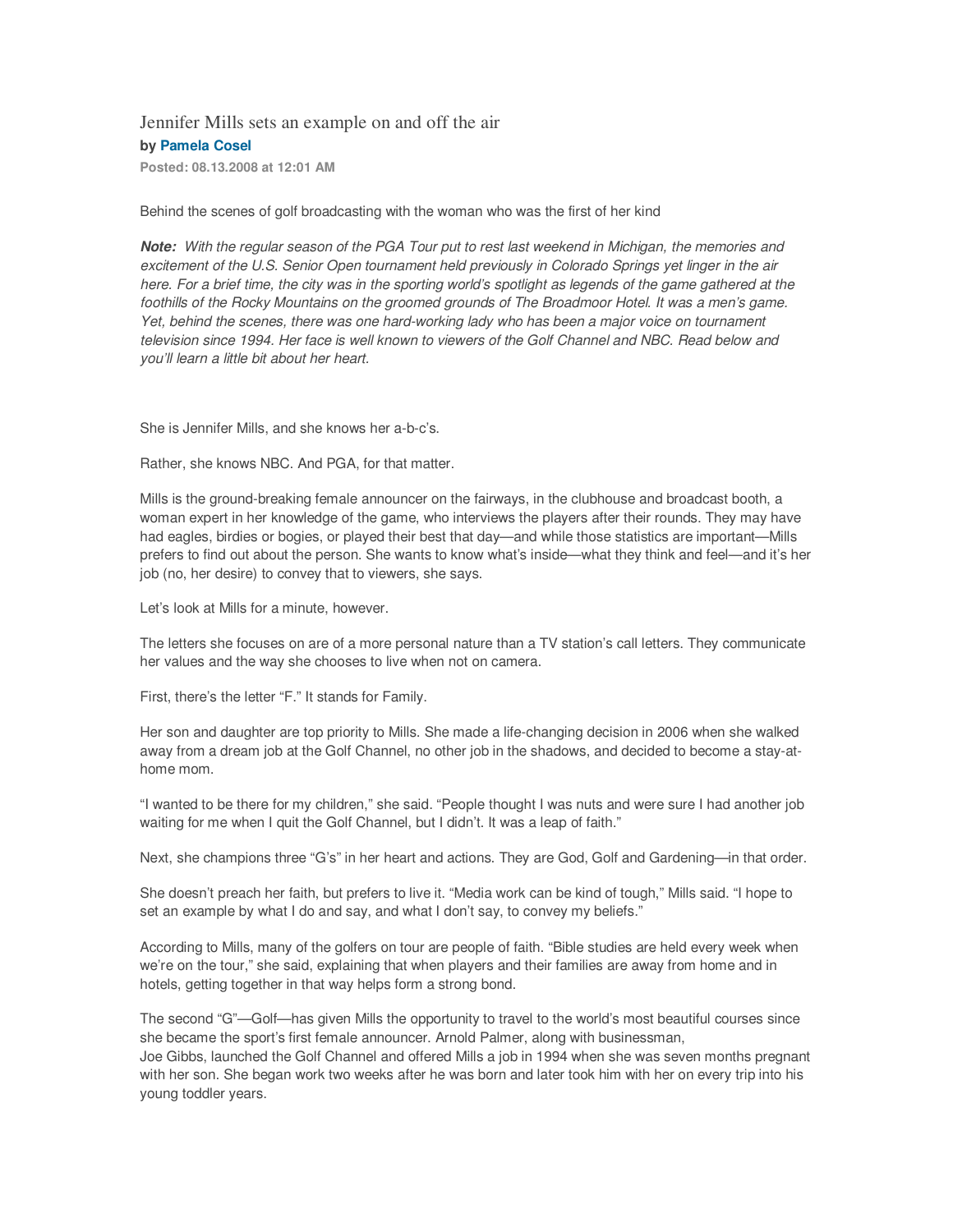The "G" for Gardening is one of the ways Mills spends her time when she's at home in Florida. She and her beau, Jerry, a landscape artist, spend happy hours 'digging in the dirt,' according to Mills who is never afraid to don the 'grubby clothes and well worn garden gloves' to create magic in her gardens. The two share ideas and time as they work outdoors at her property.

Mills' two children are middle-schoolers and love the fact that mom is there for them—because in addition to her career in broadcasting, Mills also teaches. Using her degrees in English and Communication, her freelance contract with NBC allows her to be a teacher's assistant for her children's classes. No surprise the long-time writer primarily works with the kids on reading and writing in English classes. "It is so rewarding to be a part, and something I could never do consistently while working full time," she said.

This is a major change from what Mills' life used to be like. During her tenure with the Golf Channel, she could be on the road for as many as 20 to 25 weeks a year. "Now I'm only away 10 to 12 weeks a year," she explained. It's this extra time at home with her children that she values most.

Yet Mills' work with young people doesn't stop with her daughter's or son's classes. She contributes much time to a number of causes that instruct and guide young girls and mature women in life, using the art of golf. It's her way of giving back—and therein lies a fourth "G" to add to her letters list.

Mills does quite a bit of public speaking, all related to golf, but with a different focus. She contributes time and expertise to The Executive Women's Golf Associationand Women in the Golf Industry, the latter as a board member. Mills is also a spokesperson for The Cliffs Communities in the Carolinas. It is the site where Tiger Woods is building his first American golf course.

On the broadcast side, Mills is the host of "Better Golf for Women," a new Turner Sports program where she flies to various cities around the country, teaching businesswomen how to use golf—as men do—in business dealings: to network, to build relationships and how the interaction can benefit them professionally and personally.

Another organization that has given Mills great pleasure is "Girl Power." She and friend, professional golfer Annika Sorenstam, mentor girls ages eight to 16 in the game of golf with a clinic at the Lake Nona Golf and Country Club in Orlando. Annika and other golfers teach free clinics and stage golf outings for girls who might not otherwise be exposed to the game.

Asked if her daughter had ever participated, Mills said, "Yes, several years ago Annika gave her a personal lesson during the clinic. My daughter was immediately hooked. She wanted to be like Annika. Now we have regular 9-hole match play competitions. I give her two shots a hole from the red tees…and can't beat her!"

Humble pie aside, Mills holds her own on the golf course. She recently captured the women's club championship at her home club in Florida. Apparently being so often around the game of golf, she's learned a thing or two.

However, lest one thinks Mills' life is nothing but fun and games, she stresses that she put in a lot of hard work to get where she is. Tht's what she advises young women to do when she speaks about her career. The most important element in preparation, according to Mills, is doing an internship in one's chosen arena before or during college.

Mills was recruited to play basketball for Wake Forest University in Winston-Salem, N.C., and played only during her freshman year. Instead, she went to work part-time during college for a local TV station, WXII.

"I had done an internship during high school at the local station, WYFF, in Greenville, S.C. In college, I saw an ad at the NBC affiliate where they needed a sports photographer. I knew how to shoot so I applied," she said. "I rode my bike down to the station, met with them and was offered the job." That's where her career in broadcasting began.